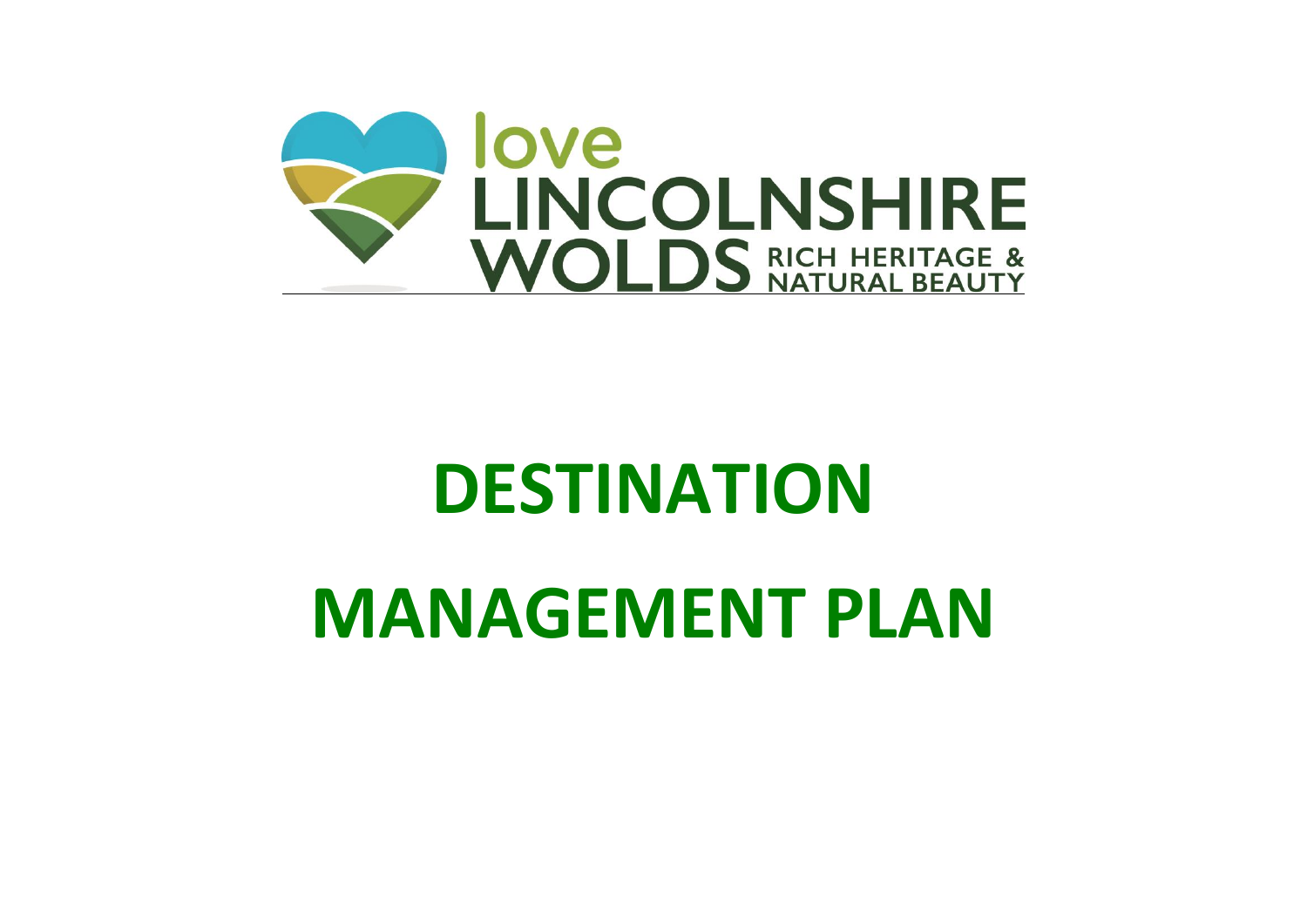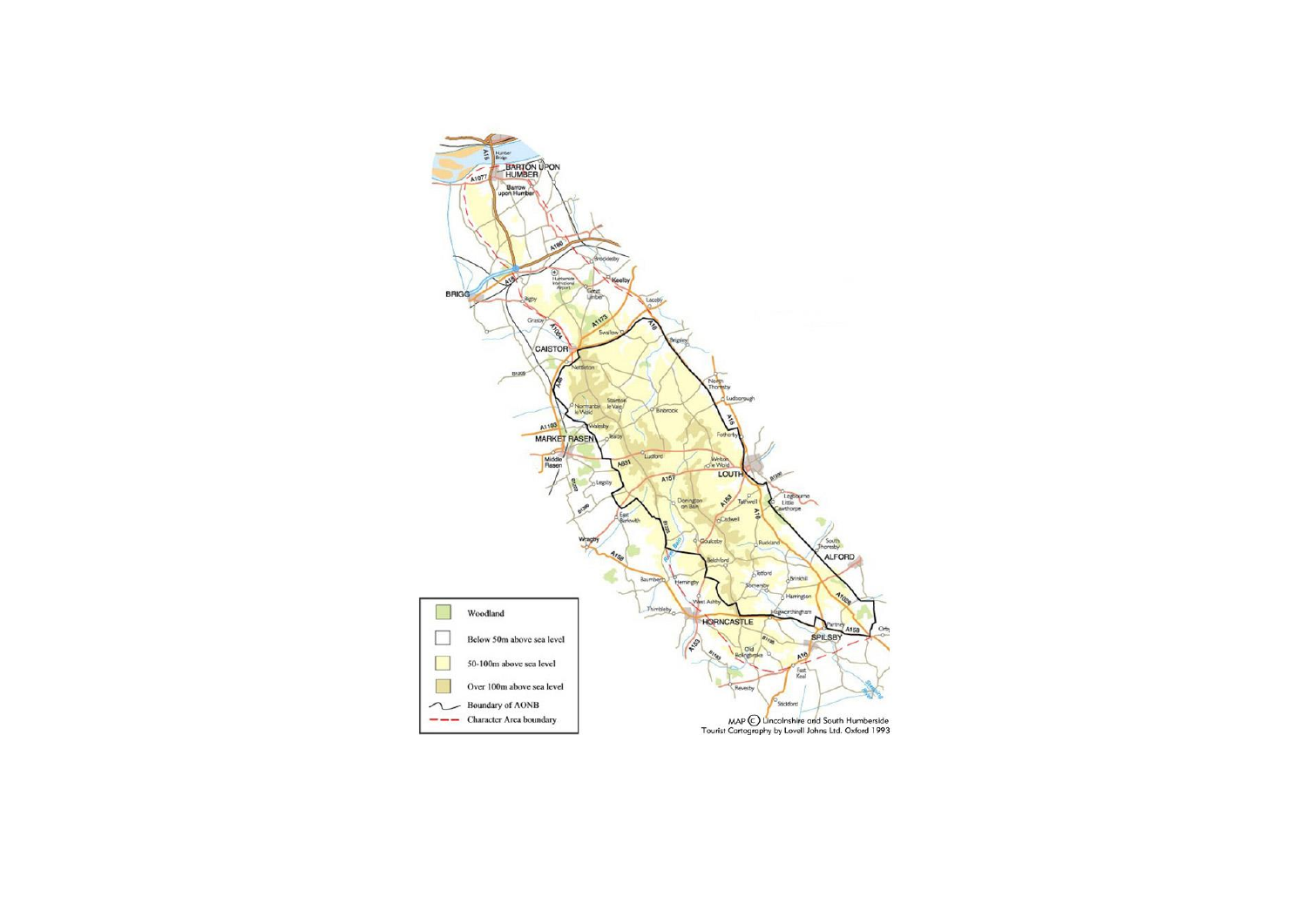#### **Background**

The Lincolnshire Wolds is a rolling landscape and was designated as an Area of Outstanding Natural Beauty (AONB) in 1973 and is the highest area of land in Eastern England between Yorkshire and Kent and covers some 560 kilometres. The Lincolnshire Wolds AONB cuts across the council boundaries of East Lindsey District Council, West Lindsey District Council, North and North East Lincolnshire Councils. The Lincolnshire Wolds AONB is surrounded by a number of distinctive historic market towns and includes: Alford, Brigg, Caistor, Horncastle, Louth, Market Rasen and Spilsby. The combination of the Lincolnshire Wolds AONB and market towns best describes the visitor destination i.e., the natural character area of the Lincolnshire Wolds and market towns.

The visitor offer in the Lincolnshire Wolds and Market Towns is diverse from outdoor pursuits through to heritage and cultural interests. Lincolnshire is a rich agricultural county and home to many talented food producers who grow and make fantastic foods. The Lincolnshire Wolds is at the heart of the county so visitors are never far away from sampling great food and drink. This is further complemented by the wide range of visitor attractions and activities for visitors to experience.

The visitor economy in East Lindsey is estimated to be worth £584 million and the area welcomed over 4.5 million visitors in 2015. It is further estimated that approximately a fifth of this economic activity is attributed to the rural visitor economy, generating over £100 million for the rural visitor economy but this does not take into account tourism related economic activity in West Lindsey, North Lincolnshire and North East Lincolnshire so the true value of sector will far exceed this figure.

| Organisation(s)                                                                                                                                           | <b>Roles</b>                                                                                                                                                                                                                                                                                                                                        | <b>Partner Involvement</b>                                                         |
|-----------------------------------------------------------------------------------------------------------------------------------------------------------|-----------------------------------------------------------------------------------------------------------------------------------------------------------------------------------------------------------------------------------------------------------------------------------------------------------------------------------------------------|------------------------------------------------------------------------------------|
| <b>East Lindsey District</b><br>Council<br><b>West Lindsey District</b><br>Council<br>North Lincolnshire<br>Council<br>North East Lincolnshire<br>Council | Developing and managing the destination branding,<br>marketing and website.<br>Visitor information.<br>Establishing private sector partnership.<br>Being a 'voice' for the visitor economy.<br>Seeking funding opportunities for to develop the visitor<br>economy.<br>Public realm, transport (unitary authorities), planning,<br>public services. | Fully involved in the<br>development and delivery of<br>the plan and key partners. |
| Lincolnshire Wolds                                                                                                                                        | Facilitation and review of the AONB Partnership                                                                                                                                                                                                                                                                                                     | Fully involved in the                                                              |

There are many organisations across the Lincolnshire Wolds and market towns that have a role to play in managing and promoting the area to encourage visitor economy growth and the table below summarises those organisations and the role(s) they undertake.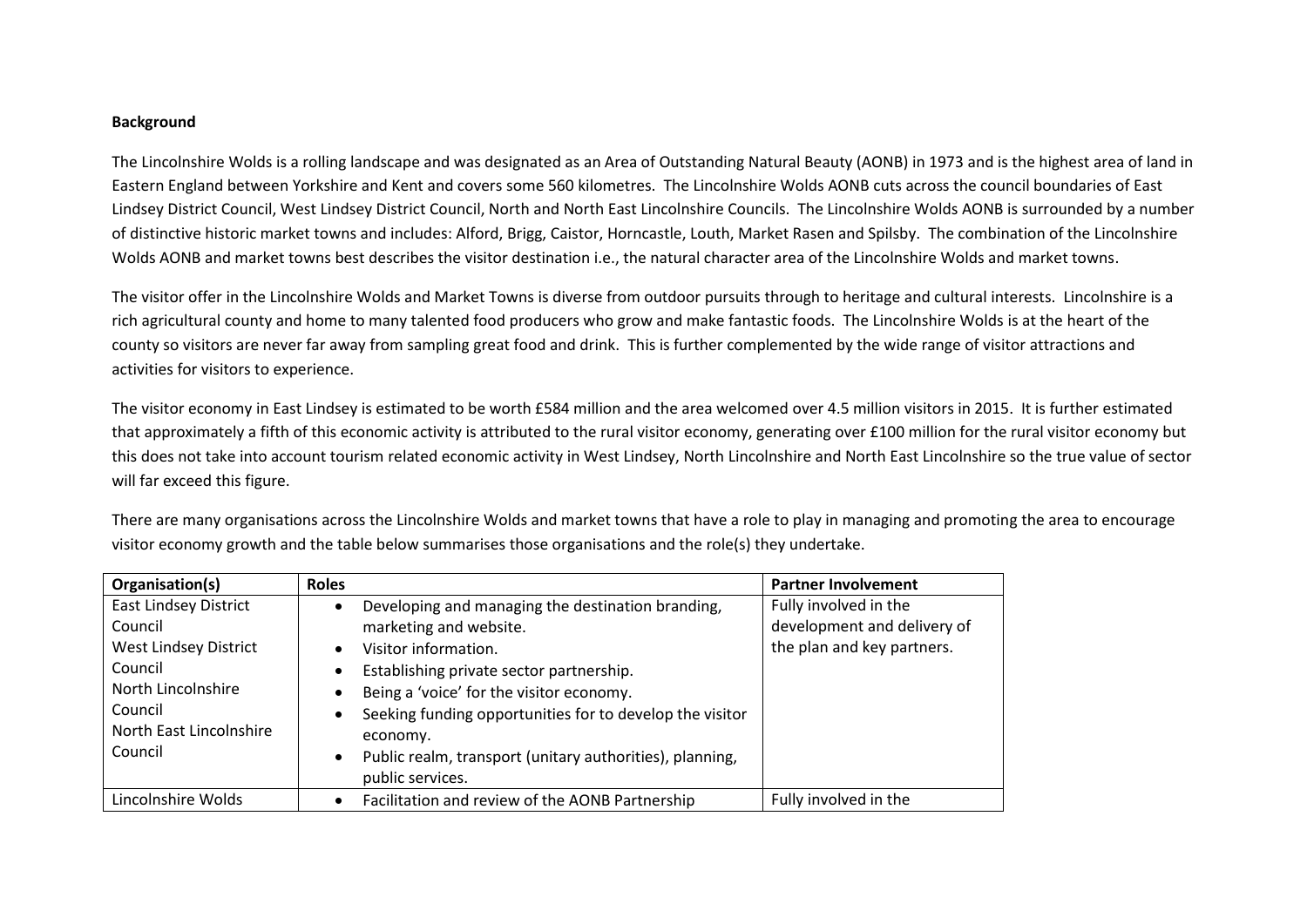| Countryside Service                  | Management Plan including access, recreation and<br>tourism.<br>Countryside management.<br>Protecting and enhancing natural beauty across the<br>AONB.<br>Encouraging and supporting community engagement<br>across the Lincolnshire Wolds.<br>Interpretation and events to help promote the special<br>qualities of the AONB. | development and delivery of<br>the plan and key partner.                                                                      |
|--------------------------------------|--------------------------------------------------------------------------------------------------------------------------------------------------------------------------------------------------------------------------------------------------------------------------------------------------------------------------------|-------------------------------------------------------------------------------------------------------------------------------|
| <b>Towns Councils</b>                | Local activities and events<br>Visitor information                                                                                                                                                                                                                                                                             | Caistor, Horncastle and Louth<br>and Spilsby Town Councils<br>engaged.<br>Need to engage with Alford,<br>Brigg, Market Rasen. |
| Private sector tourism<br>businesses | Product development, investment and improvement<br>Visitor welcome<br>Promoting of the business and destination                                                                                                                                                                                                                | Key partners in the delivery of<br>the plan.                                                                                  |

In the past these organisations have mostly worked in isolation in supporting and developing the visitor economy of the Lincolnshire Wolds and resulting in a fragmented and uncoordinated industry. However, in more recent years, these organisations have now come together to work collaboratively and are committed to a thriving visitor economy. However, it is recognised that there are still a number of organisations, listed below, which require engagement to make them aware of the work of this plan and help to raise the profile of the Lincolnshire Wolds and market towns.

- Churches Conservation Trust
- Greater Lincolnshire Local Enterprise Partnership
- Greater Lincolnshire Nature Partnership
- Heritage Lincolnshire/Lincolnshire Wolds Walking Festival
- Lincolnshire Chamber of Commerce
- Lincolnshire County Council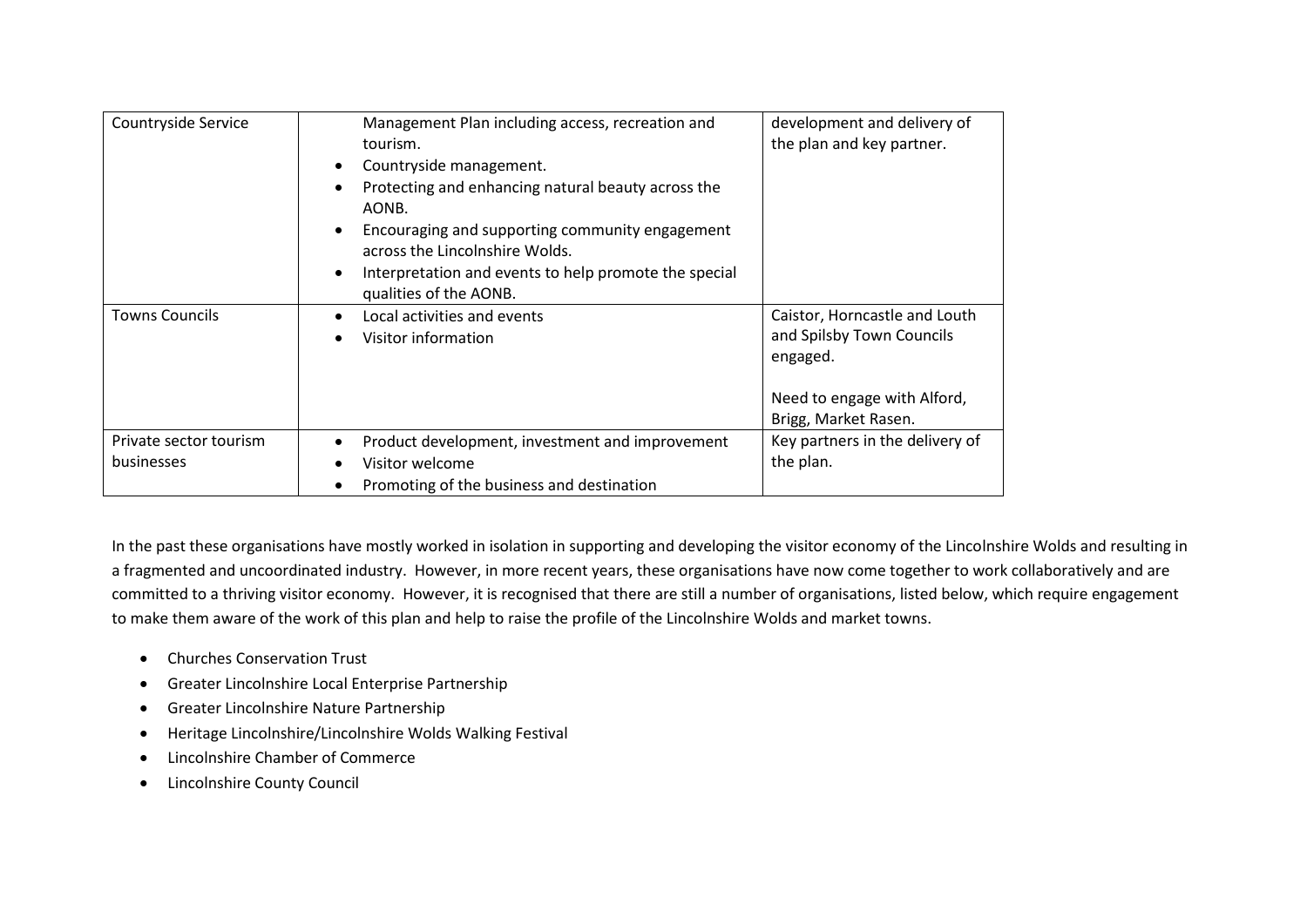- Lincolnshire Farm Attractions Group
- Lincolnshire Wildlife Trust
- Magna Vitae
- Select Lincolnshire

### **Lincolnshire Wolds in the Making**

In 2015 East Lindsey District Council commission Live Tourism to facilitate a piece of work to help guide the positioning of the Lincolnshire Wolds and market towns and define the brand personality to inform future marketing.

The report drew on the findings of a tourism segmentation report produced in 2009 for Lincolnshire called ARKLeisure. This is a model specially designed for the leisure and tourism markets. The model is based on individual values and outlook on life, which means that it can predict people's aspirations and their discretionary behaviour, like the holidays they choose and the day trips that attract them. The ARKLeisure model allows us to determine some of the factors affecting individual choice of destination, and the segments of the UK who will be most interested in the Lincolnshire Wolds and market towns.

The key features of the report are summarised below:

Lincolnshire appears to have a strong and loyal local market following but is generally unknown by the wider market. It has a perception of being a place with flat farming countryside and not as scenic as other parts of the UK, but offers the feeling of freedom and space. Even though awareness is low, those who are aware of the Lincolnshire Wolds generally have a positive perception.

The report identified that the best prospects for growing the visitor economy is to focus on three UK leisure segments.

- **TRADITIONALS** are quite an old fashioned segment that values personal service. They tend to go for destinations that are renowned for their scenery and not too crowded with visitors. Traditionals make up around 10% of the population and have an older profile, with 73% being over 45 and 53% over 55. Approximately, 41% are retired. They have average levels of internet access and average income levels.
- **FUNCTIONALS** are a cost conscious segment and will tend to go for the cheapest option as they do not want to pay for unnecessary extras. If it represents value for money to them, they will pay for it. They are very independent and will tend to arrange all aspects of their holiday themselves. While they are not early adopters they are interested in new experiences and are happy to try new things. Functionals make up 9% of the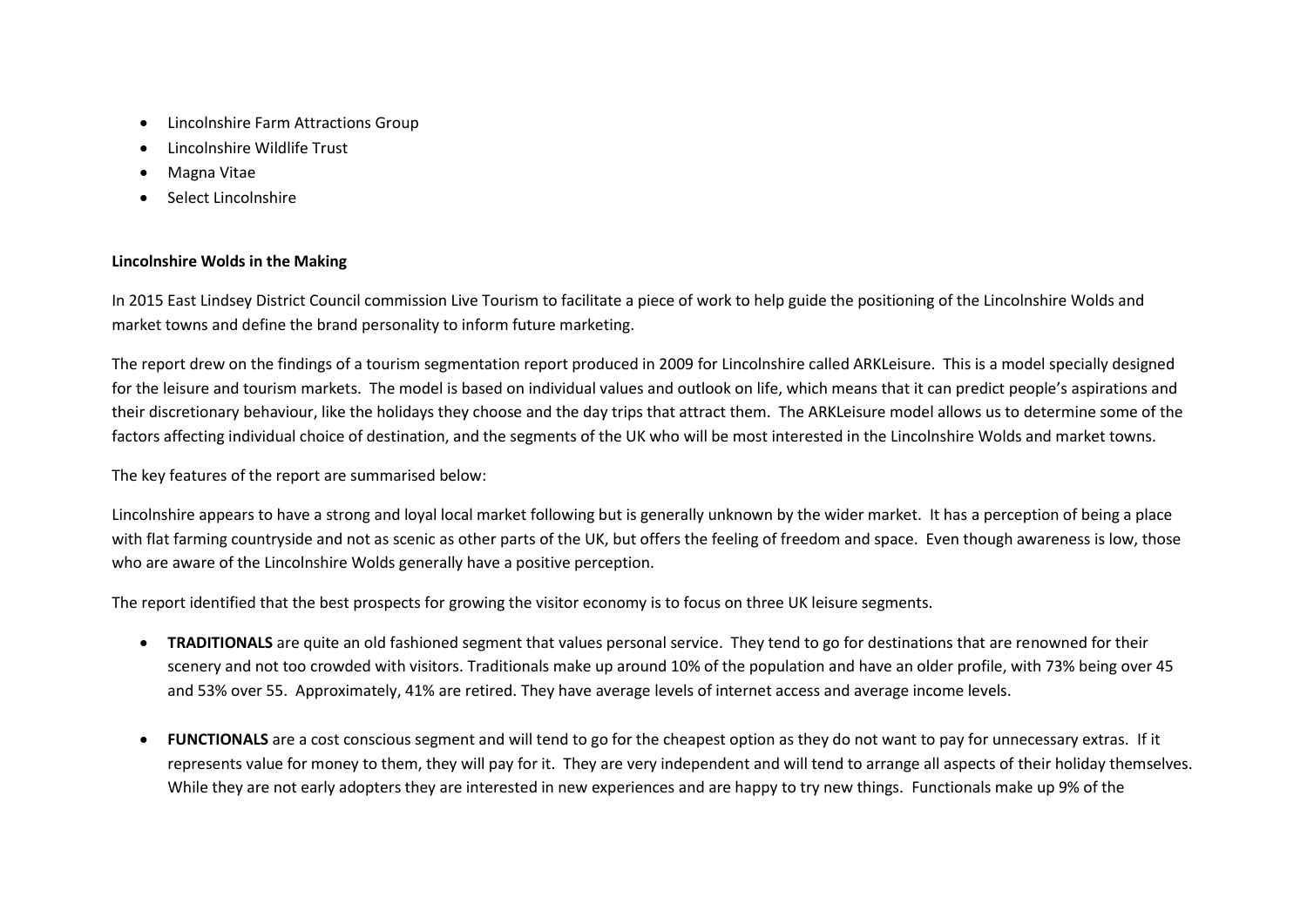population and 63% are over 45. Approximately, 48% are working full time and 25% are retired. They have average levels of internet access and average income levels.

 **COSMOPOLITANS** are the most active of all the segments when it comes to holiday taking. They have a wide repertoire of trips as they are open to trying new destinations and new experiences. They like to be given individual attention and are willing to pay for it. Life for this group is full and active, yet peace and relaxation is still valued in the right circumstances. This is the largest segment representing 19% of the UK population. They cover a broad range of ages and a third has children at home. There is a slight bias towards the higher socio economic groups and they tend to have the highest average income and are the highest spenders on leisure. They have high internet access.

In helping to position the future direction of the visitor economy across the Lincolnshire Wolds and market towns a SWOT analysis (below) was carried out and then translated into a 'TOWS' (Threats, Opportunities, Weaknesses and Strengths) and integrating the three leisure segments above.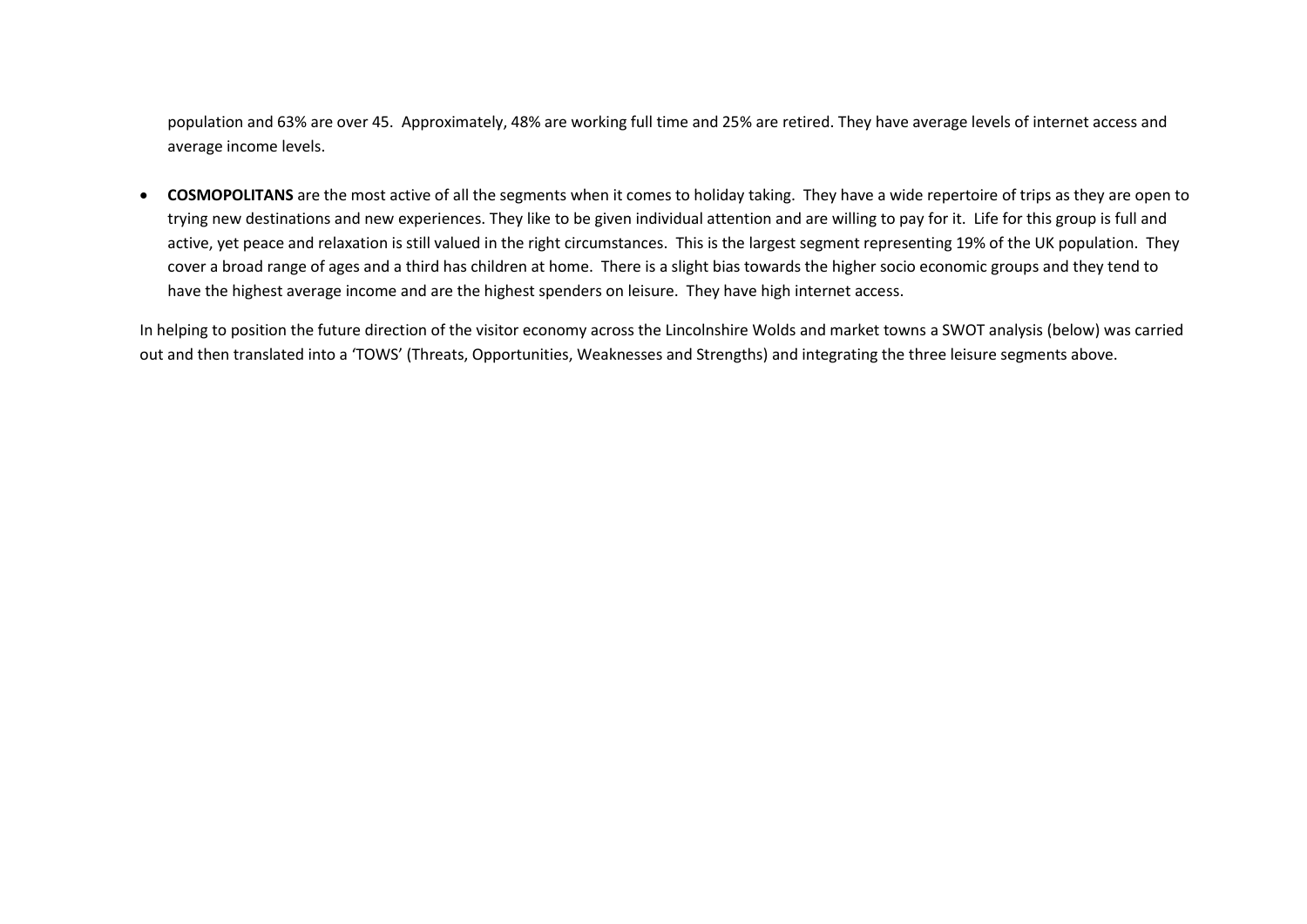## **Strengths**

- Area of Outstanding Natural Beauty
- Rich history and heritage in market towns & villages
- Rich archaeological heritage
- Famous ancestors
- Award winning food producers and places to eat
- Great for outdoor pursuits, especially walking and cycling
- Sense of tranquility/space/big skies
- Wildlife and nature reserves
- Friendly customer service
- Visitor experience perceived to be good value for money
- Local celebrities
- Festivals

## Weaknesses

- Under developed heritage assets and fragile market town centres
- Insufficient quality accommodation & attraction
- Lack of professionally trained staff
- Limited National Trust properties
- Loss of proactive countywide organisation for tourism
- Signage lack of in some areas
- Signage some in need of updating
- Lack of all year attractions

## **Opportunities**

- Continued visitor interest in green tourism
- Visitor interest in quality, tranquillity and tradition
- Visitors demand clear, honest and transparent messaging
- Visitors increasingly looking for information while on the move
- Growing interest in cycling
- Lincoln opportunity to disperse visitors to the Lincolnshire Wolds
- Hull City of Culture 2017
- Better co-ordination of events

## **Threats**

- Perception of Lincolnshire being flat
- Area is not well known nationally
- Visitors' perceptions of Lincolnshire brand are focused on city and coast (not the Wolds)
- Changing landscape of Local Authorities and uncertainty of continued funding to support the sector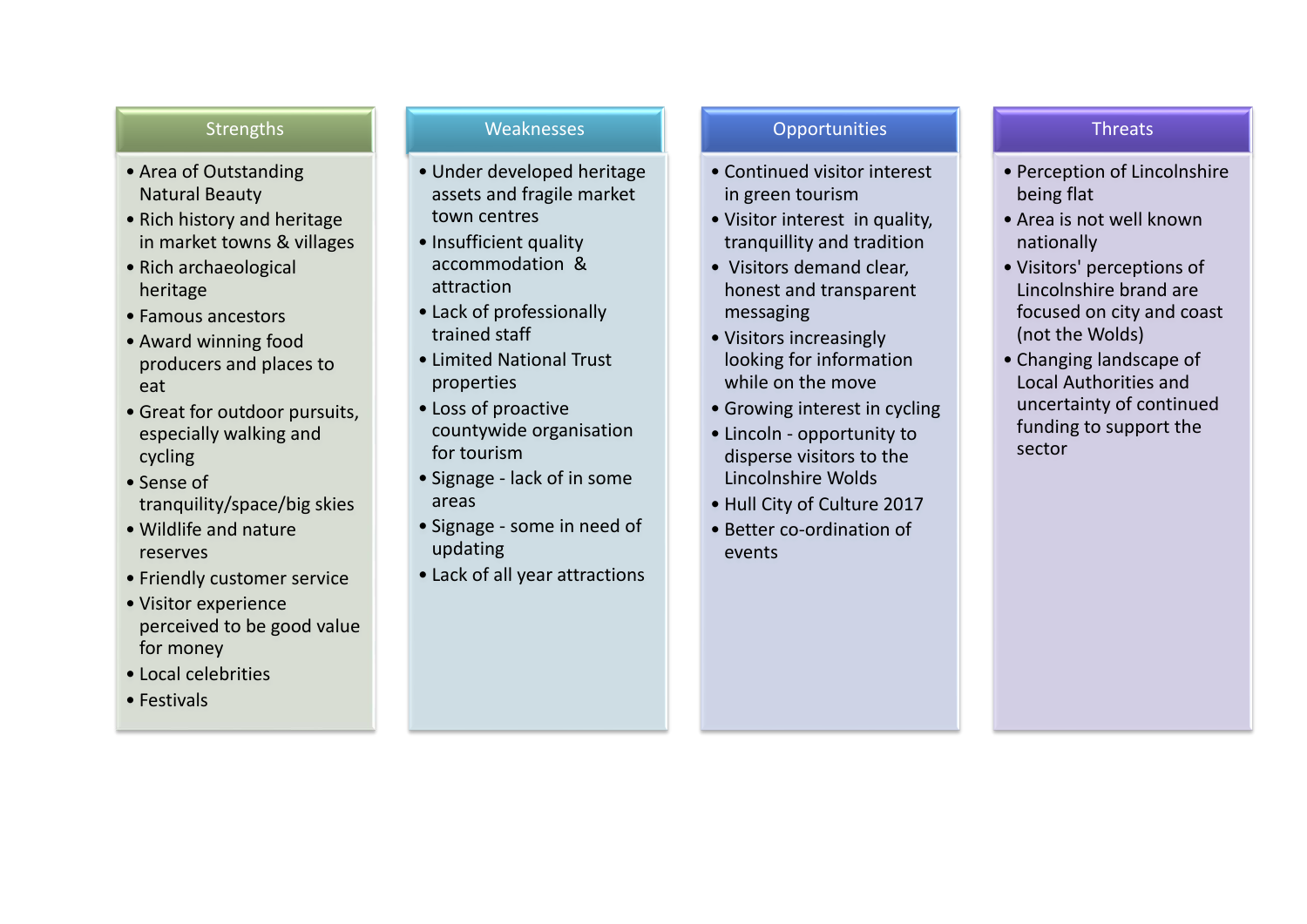| (Market) Opportunities                                                                                                                                                                                                                                                                                                                                                                                                                                                              | <b>Strengths</b>                                                                                                                                                                                                                                                                                                  | Weaknesses                                                                                                                                                                                                                                                       | <b>Brand Actions</b>                                                                                                   |
|-------------------------------------------------------------------------------------------------------------------------------------------------------------------------------------------------------------------------------------------------------------------------------------------------------------------------------------------------------------------------------------------------------------------------------------------------------------------------------------|-------------------------------------------------------------------------------------------------------------------------------------------------------------------------------------------------------------------------------------------------------------------------------------------------------------------|------------------------------------------------------------------------------------------------------------------------------------------------------------------------------------------------------------------------------------------------------------------|------------------------------------------------------------------------------------------------------------------------|
| Traditionals like their heritage<br>attractions and visiting gardens and<br>tend to spend their holiday at a<br>relaxed pace. They value personal<br>service and this is something they<br>are prepared to pay for. This usually<br>means they opt for some of the<br>smaller independent guest houses<br>where they are likely to receive this<br>kind of service.<br>They are looking for days out and<br>attractions that are peaceful &<br>relaxing, nostalgic and educational. | Rich history and heritage in<br>$\bullet$<br>market towns & villages<br>Rich archaeological heritage<br>$\bullet$<br>Sense of tranquillity/space/big<br>skies<br>Friendly customer service<br>$\bullet$                                                                                                           | Under developed heritage assets<br>$\bullet$<br>and fragile market town centres<br>Insufficient quality<br>$\bullet$<br>accommodation and attractions<br>Lack of professionally trained<br>$\bullet$<br>staff<br>Lack of all year round attractions<br>$\bullet$ | Focus brand values on heritage,<br>open space and relaxed pace of<br>the destination.                                  |
| <b>Functionals</b> can be cost conscious<br>individuals and tend to opt for<br>budget accommodation. They tend<br>to prefer rural destinations where<br>there is a good mix of attractions<br>and activities. They enjoy the<br>outdoors as this represents good<br>value for them - fresh air is free.<br>They are seeking a nostalgic and<br>somewhat educational experience.                                                                                                     | Great for outdoor pursuits,<br>especially walking and cycling,<br>particularly suitable for older<br>people<br>Wildlife and nature reserves<br>Visitor experience perceived to<br>be good value for money<br>Rich history and heritage in<br>market towns & villages<br>Rich archaeological heritage<br>$\bullet$ | Lack of large hotels<br>$\bullet$<br>Weakness in knowledge of<br>$\bullet$<br>accommodation provision across<br>the area<br>Provision of accommodation<br>$\bullet$<br>limited in some market towns                                                              | Focus brand values on the range<br>of value for money activities and<br>facilities, particularly outdoor<br>activities |
| Cosmopolitans have a broad range<br>of interests for days out and<br>holidays. Rural breaks are appealing                                                                                                                                                                                                                                                                                                                                                                           | Area of Outstanding Natural<br><b>Beauty</b><br>Great for outdoor pursuits,                                                                                                                                                                                                                                       | Interpretation poor and<br>$\bullet$<br>uncoordinated                                                                                                                                                                                                            | Focus brand values on 'mentally<br>engaging relaxation' rather than<br>physical challenge                              |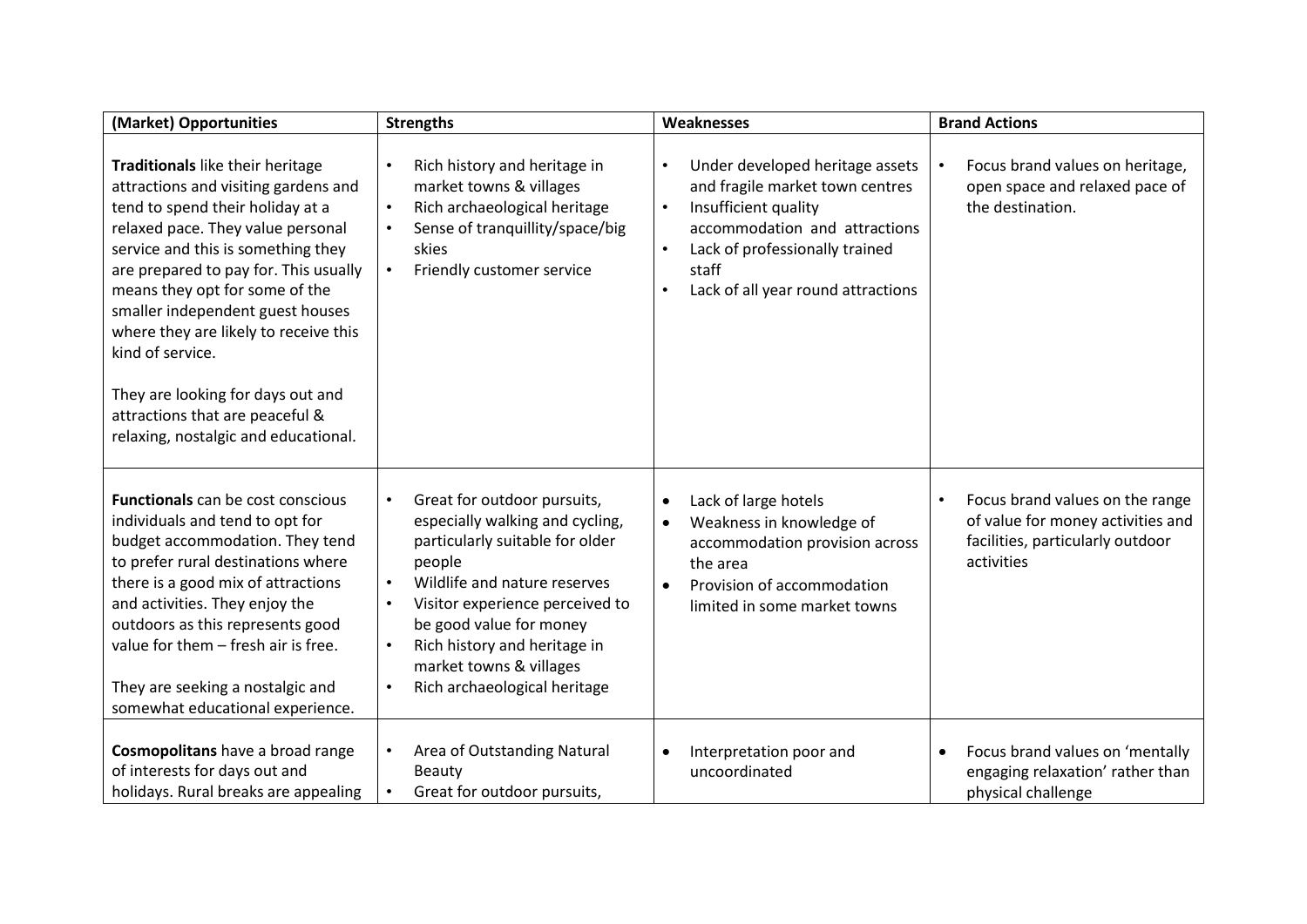| to them due to their active nature.<br>This biases them towards days out in<br>the 'great outdoors such as visits to<br>a National Park or walks in the         | especially walking and cycling<br>Rich history and archaeological<br>heritage<br>Famous ancestors e.g. Tennyson<br>$\bullet$ | Consider including authentic<br>$\bullet$<br>local food produce in brand<br>values |
|-----------------------------------------------------------------------------------------------------------------------------------------------------------------|------------------------------------------------------------------------------------------------------------------------------|------------------------------------------------------------------------------------|
| country side. However, they also<br>value peace and relaxation in the<br>right circumstances. Coupled with<br>their desire for something physically             | Award winning food producers<br>$\bullet$<br>and places to eat<br>Well known products e.g.                                   |                                                                                    |
| and mentally challenging, rural<br>destinations generally offer a good<br>short break for Cosmopolitans.                                                        | Lincolnshire sausage, Poacher<br>cheese                                                                                      |                                                                                    |
| The atmosphere that they are<br>looking for in a day out is something<br>that is educational and something<br>that is mentally challenging.                     |                                                                                                                              |                                                                                    |
| Cosmopolitans are the segment to<br>eat out most often and are drawn to<br>new, self-found, or non-chain<br>restaurants. Wine bars are popular<br>for drinking. |                                                                                                                              |                                                                                    |

| (Market) Threats                                                                                                                                     | <b>Strengths</b>                                                                                                                                                                | Weaknesses                                         | <b>Brand Action</b>                                              |
|------------------------------------------------------------------------------------------------------------------------------------------------------|---------------------------------------------------------------------------------------------------------------------------------------------------------------------------------|----------------------------------------------------|------------------------------------------------------------------|
| Visitors have a perception of it being $\vert \bullet \vert$<br>a place with flat farming countryside,<br>not as scenic as other parts of the<br>UK. | Rolling landscape which<br>surprises when experienced<br>Ideal for those who enjoy gentle<br>exploration rather than<br>strenuous physical challenge.<br>Broad vistas/big skies | Not as dramatic as some<br>competitor destinations | Focus delivery of brand on<br>overcoming negative<br>perceptions |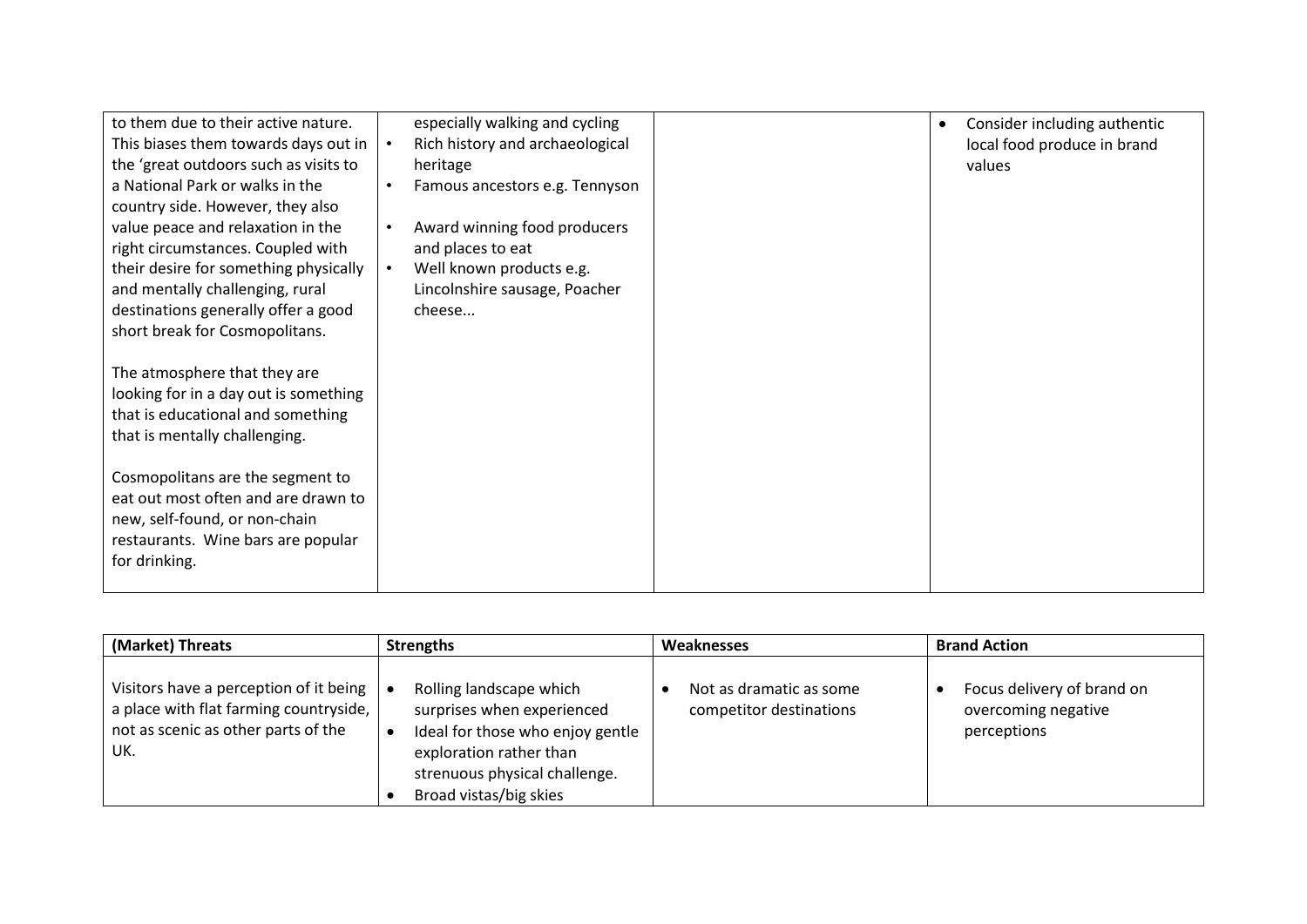| The area is generally unknown by<br>the wider market. | Loyal following of visitors who<br>know the area | Lack of co-ordinated marketing<br>and destination management<br>across the market towns and<br>Lincolnshire Wolds | Coordinated communications by<br>individual businesses to deliver<br>the brand |
|-------------------------------------------------------|--------------------------------------------------|-------------------------------------------------------------------------------------------------------------------|--------------------------------------------------------------------------------|

#### **Future Vision**

This Destination Management Plan has the following vision for tourism in the Lincolnshire Wolds and market towns.

In five years' time we want …………….

*The Lincolnshire Wolds and market towns to be recognised nationally for its rural beauty and tranquillity and is a destination of choice where visitors enjoy an authentic and welcoming experience and is a place that they desire to visit again.*

In order to achieve this vision there are three core guiding principles that underpin the delivery of the Destination Management Plan and link directly to the Delivery Plan contained at the back of the Plan.

- Developing the Lincolnshire Wolds and Market Towns Branding
	- o Strengthen the Lincolnshire Wolds and market towns brand and develop digital marketing campaigns and solutions to promote the area as a year round destination.
	- o The launch and ongoing development of lovelincolnshirewolds.com and social media channels.
	- o Raising the profile of the area through innovative PR opportunities.
- Putting the visitor first
	- o To develop a 'sense of place' by encouraging the enjoyment and understanding of the natural, historic and cultural heritage of the Lincolnshire Wolds and market towns.
	- o Ensure visitors receive excellent customer service.
	- o Maximise visitor distribution across the Lincolnshire Wolds and market towns to benefit all i.e., attract and disperse principle.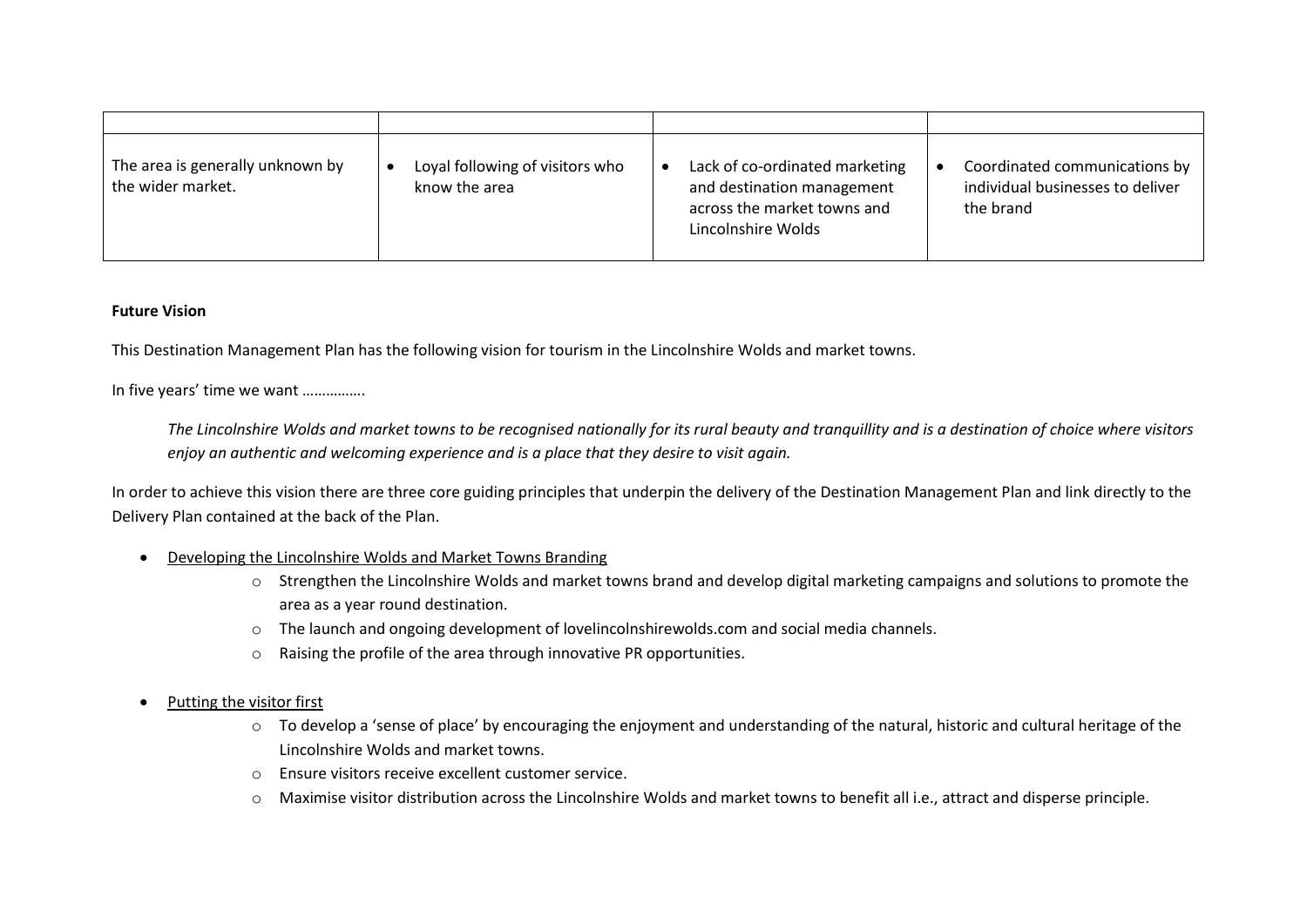- Working collaboratively with partners and stakeholders
	- o Establish an effective partnership for tourism across the Lincolnshire Wolds and market towns.
	- o Work collaboratively with businesses to help them achieve their business aspirations.
	- o Identify funding opportunities that will help strengthen the sector and visitor experience.

#### **Measurement and evaluation**

There will be a need to develop a system for monitoring visitor satisfaction, marketing effectiveness and business information to inform if we are working towards achieving our vision. There will also be a need to commission specific economic activity research for the area so we are better informed about how the visitor economy is performing. The Delivery Plan will be reviewed annually to assess progress against activity and amend as required.

#### **DELIVERY PLAN**

Objective - Developing the Lincolnshire Wolds and Market Towns Branding

|   | <b>ACTIVITY</b>                                                                 | <b>LEAD PARTNER(S)</b>   | <b>SUPPORT PARTNER(S)</b> | <b>DELIVERY</b>  |
|---|---------------------------------------------------------------------------------|--------------------------|---------------------------|------------------|
|   |                                                                                 |                          |                           | <b>TIMESCALE</b> |
| 1 | Develop social media channels to drive traffic to lovelincolnshirewolds.com and | East and West Lindsey    | Town Councils,            | Launch of social |
|   | build up dialogue with users.                                                   | <b>District Councils</b> | Lincolnshire Wolds        | media channels   |
|   |                                                                                 |                          | Countryside Service       | 24 November      |
|   |                                                                                 |                          | and tourism business      | and then         |
|   |                                                                                 |                          | community                 | ongoing          |
| 2 | Develop digital marketing campaigns to drive traffic to                         | East and West Lindsey    |                           | Ongoing          |
|   | lovelincolnshirewolds.com.                                                      | <b>District Councils</b> |                           |                  |
| 3 | Work up no cost/low cost PR opportunities to raise the profile of the area.     | East and West Lindsey    | Town Councils,            | Facebook         |
|   |                                                                                 | <b>District Councils</b> | Lincolnshire Wolds        | Campaign 24      |
|   |                                                                                 |                          | Countryside Service,      | November and     |
|   |                                                                                 |                          | tourism business          | then ongoing     |
|   |                                                                                 |                          | community                 | throughout the   |
|   |                                                                                 |                          | <b>Mark Hibbert</b>       | year.            |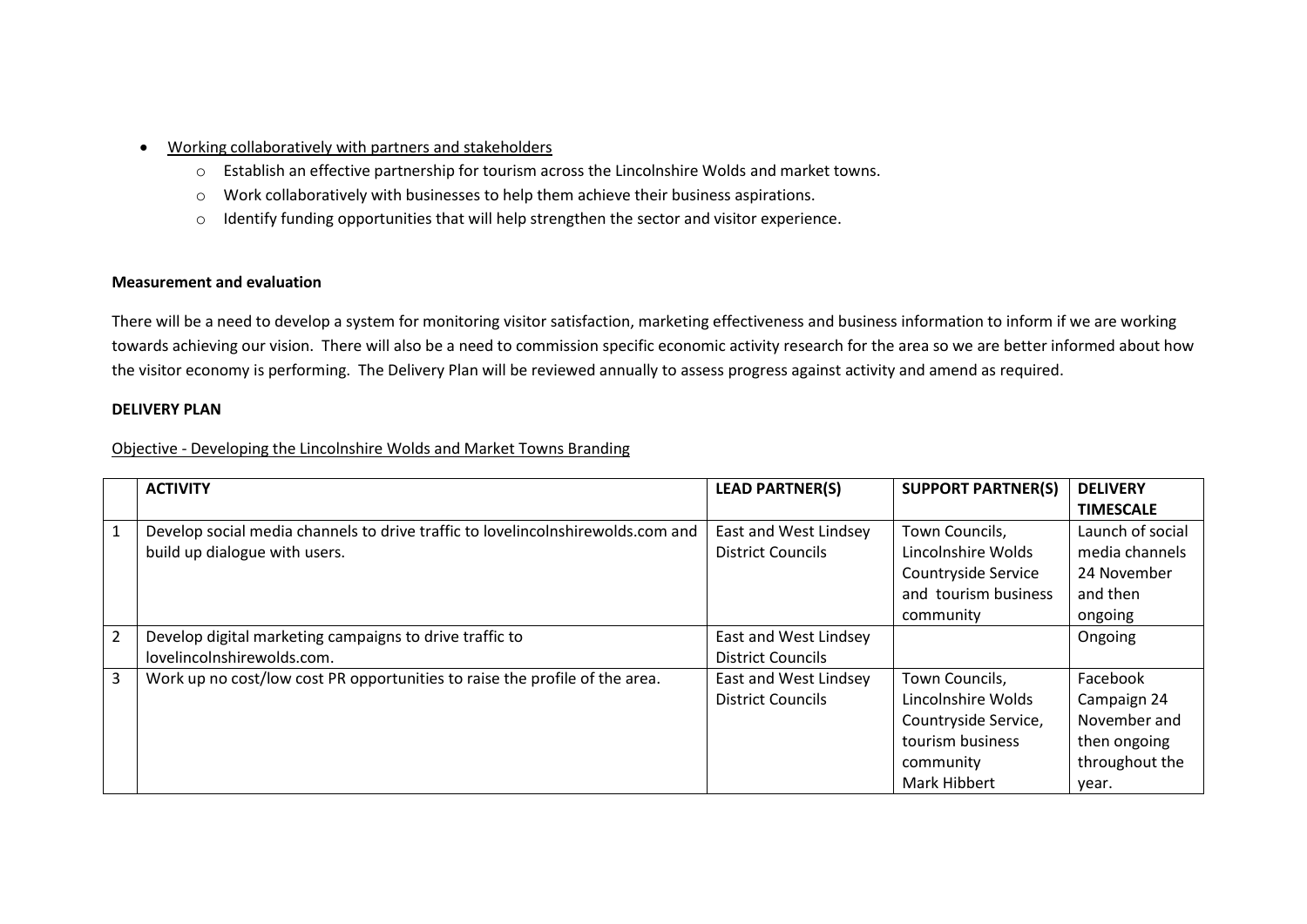|                |                                                                                    |                              | (through (LCC ontract)       |                                |
|----------------|------------------------------------------------------------------------------------|------------------------------|------------------------------|--------------------------------|
| $\overline{4}$ | Encourage businesses to create business listings on lovelincolnshirewolds.com.     | East and West Lindsey        | <b>Tourism business</b>      | Ongoing                        |
|                |                                                                                    | <b>District Councils</b>     | community                    |                                |
| 5              | Encourage tourism businesses to use the Love Lincolnshire Wolds branding on        | East and West Lindsey        | Tourism business             | Ongoing                        |
|                | their printed material, website and social media channels.                         | <b>District Councils</b>     | community                    |                                |
| 6              | Encourage tourism businesses to create links to their website to                   | East and West Lindsey        | <b>Tourism business</b>      | Ongoing                        |
|                | lovelincolnshirewolds.com.                                                         | <b>District Councils</b>     | community                    |                                |
| $\overline{7}$ | Develop cycling opportunities through auditing current provision of routes and     | <b>East Lindsey District</b> | <b>West Lindsey District</b> | Increased                      |
|                | 'cycle friendly' businesses and develop cycling itineraries to suit all types of   | Council                      | Council                      | website                        |
|                | cyclists.                                                                          |                              |                              | presence                       |
|                |                                                                                    |                              |                              | January 2017                   |
| 8              | Promotion of walking routes across the area through                                | East and West Lindsey        |                              | Increased                      |
|                | lovelincolnshirewolds.com, especially the Viking Way.                              | <b>District Councils</b>     |                              | website                        |
|                |                                                                                    |                              |                              | presence                       |
|                |                                                                                    |                              |                              | January 2017                   |
| 9              | Promotion of famous ancestors across the area (telling the story) and              | East and West Lindsey        |                              | $1st$ blog                     |
|                | promotion through lovelincolnshirewolds.com.                                       | <b>District Councils</b>     |                              | published 17                   |
|                |                                                                                    |                              |                              | November then                  |
|                |                                                                                    |                              |                              | ongoing.                       |
| 10             | Establish better connections with Visit England to make them aware of the          | East and West Lindsey        |                              |                                |
|                | product offer and aspirations of the Lincolnshire Wolds and Market Towns<br>group. | <b>District Councils</b>     |                              |                                |
|                |                                                                                    |                              |                              |                                |
| 11             | Identify local celebrities and approach for testimonials to be used on             | East and West Lindsey        | Town Councils,               | 1 <sup>st</sup> testimonial to |
|                | lovelincolnshirewolds.com.                                                         | <b>District Councils</b>     | Lincolnshire Wolds           | be published                   |
|                |                                                                                    |                              | Countryside Service,         | January 2017                   |
|                |                                                                                    |                              | tourism business             | and then                       |
|                |                                                                                    |                              | community                    | ongoing.                       |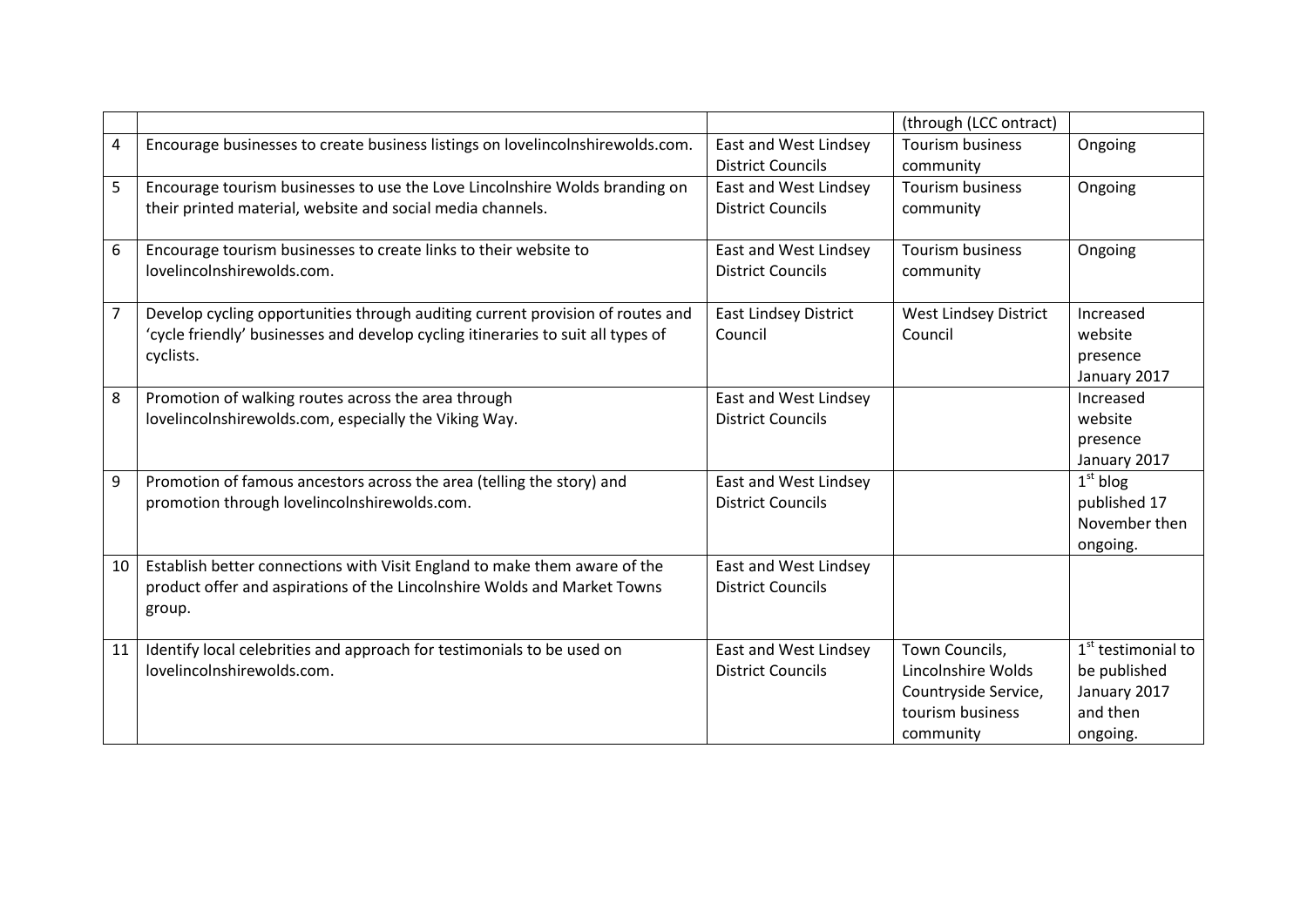### Objective 2 - Putting the visitor first

|                | <b>ACTIVITY</b>                                                                                                                                                                                     | <b>LEAD PARTNER(S)</b>                     | <b>SUPPORT PARTNER(S)</b>                                    | <b>DELIVERY</b><br><b>TIMESCALE</b> |
|----------------|-----------------------------------------------------------------------------------------------------------------------------------------------------------------------------------------------------|--------------------------------------------|--------------------------------------------------------------|-------------------------------------|
| $\mathbf{1}$   | Refresh the online Ambassador learning portal with up to date content for the<br>area and develop a marketing and PR plan to encourage businesses to sign up.                                       | <b>East Lindsey District</b><br>Council    |                                                              | February 2017                       |
| $\overline{2}$ | Publish, on a commercial basis, a visitor map for the area for distribution to<br>tourism businesses and tourist information centres.                                                               | <b>East Lindsey District</b><br>Council    | Tourism business<br>community                                | March 2017                          |
| 3              | Investigate opportunities to provide World Host customer care training for<br>tourism businesses on a 'reduced rate' basis.                                                                         | East and West Lindsey<br>District Councils |                                                              | April 2017                          |
| 4              | Identify opportunities for improving the signage to the Lincolnshire Wolds<br><b>AONB</b>                                                                                                           | Lincolnshire Wolds<br>Countryside Service  | <b>East Lindsey District</b><br>Council                      | Ongoing                             |
| 5              | Develop an online customer satisfaction survey for businesses to encourage<br>their visitors to complete.                                                                                           | <b>East Lindsey District</b><br>Council    | <b>Tourism business</b><br>community                         | April 2017<br>ongoing               |
| 6              | Review interpretation boards across the area and identify those that are no<br>longer 'fit for purpose' for removal and investigate opportunities for funding<br>for news ones, if need identified. | East Lindsey District<br>Council           |                                                              | April 2017                          |
| 7              | Identify funding opportunities for developing digital and physical information<br>hubs across the area.                                                                                             | Caistor Arts & Heritage<br>Centre          | East Lindsey and West<br><b>Lindsey District</b><br>Councils | April 2017                          |